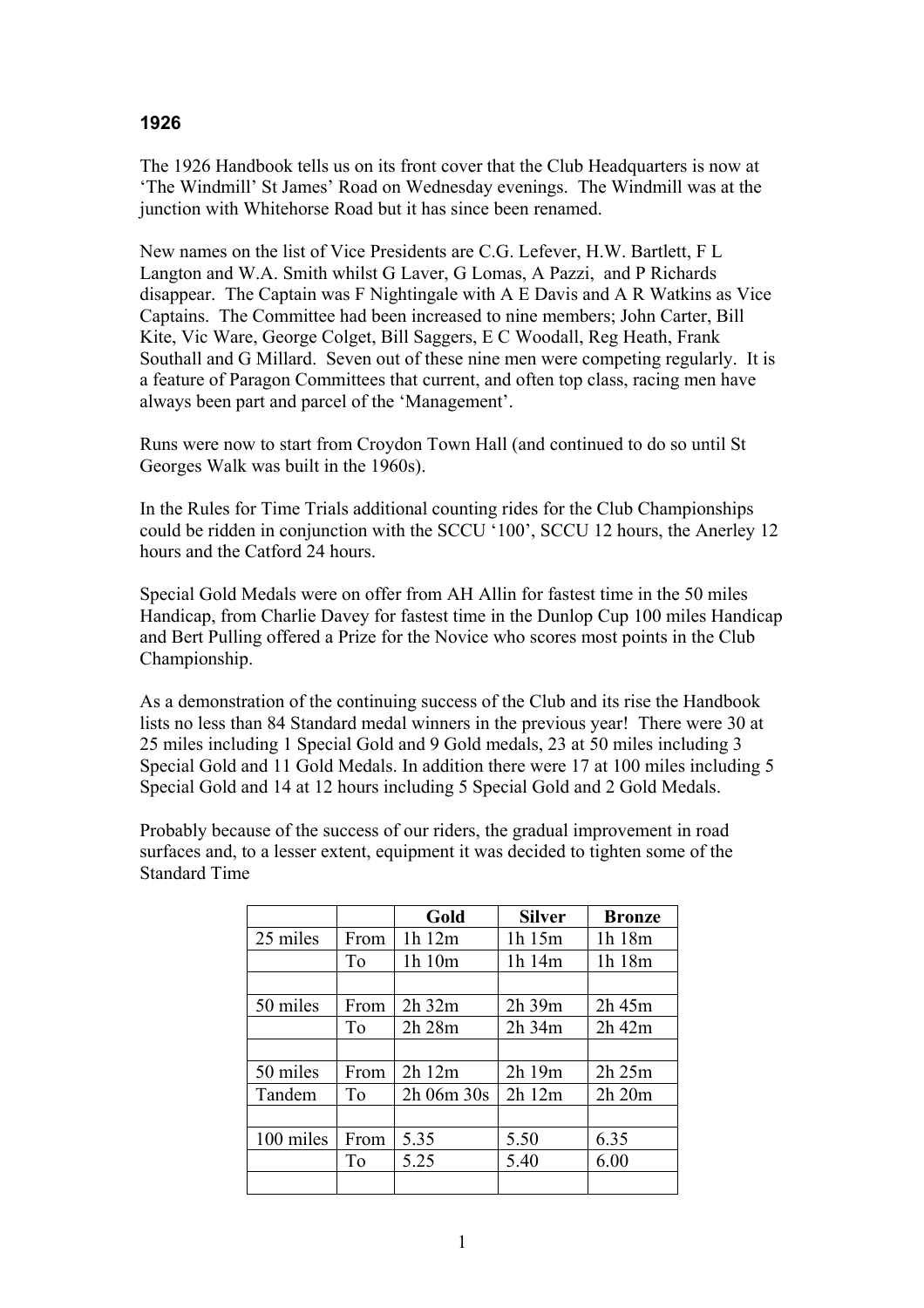| 100 miles                | From           | 4h 50m    | 5h 10m    | 5h 25m    |  |
|--------------------------|----------------|-----------|-----------|-----------|--|
| Tandem<br>T <sub>o</sub> |                | 4h 45m    | 5h 00m    | 5h 15m    |  |
|                          |                |           |           |           |  |
| 12 hours                 | From           | 190 miles | 175 miles | 160 miles |  |
| To                       |                | 200 miles | 180 miles | 165 miles |  |
|                          |                |           |           |           |  |
| 12 hours                 | From           | 210 miles | 195 miles | 185 miles |  |
| Tandem                   | T <sub>o</sub> | 220 miles | 205 miles | 195 miles |  |
|                          |                |           |           |           |  |
| 24 hours<br>From         |                | 340 miles | 310 miles | 280 miles |  |
|                          | To             | 380 miles | 350 miles | 310 miles |  |
|                          |                |           |           |           |  |

A 24 hour 'Utility Ride' (Reliability ride or Audax) was to be organised on  $19<sup>th</sup>$ -20th June (17/6 including all food and drink at the Controls). While this had an organiser it failed to attract any riders. They were all concerned with racing!

The Belle Vue Cycling Club had asked the Paragon to jointly promote an Evening Open Track meeting on  $16<sup>th</sup>$  June and this was agreed.

It was agreed that the Club should procure jerseys to be worn on the Track. **The Colours are to be Black with Green and Gold Bands**. (For time trials you wore black – as it was 'inconspicuous').

At the beginning of the year, January  $17<sup>th</sup>$ , the SCCU organised their Annual Paper Chase from the Glyn Arms, Ewell. We have the start sheet listing 308 runners with the Paragon fielding no less than 8 teams of 4 runners. Dick Purchase, Jack Hayward, Jack Carter and Alf Watkins were the 'A' team. Unfortunately, lost to posterity, is the Result!

In March 1926 the first addition of 'The pa**RAG**on' appeared under the editorship of John Carter. (Only 2/6 for the year). The first article described a Club Run to Chanctonbury Ring and over the Downs to Bramber. In itself a beautiful ride when the sun is shining with wonderful views over the Sussex Weald and across to Cissbury Ring with the sea beyond. Our party of ten managed to do the trip on a dull, damp and draughty day when thick mist enveloped them on the Downs. However, they all persevered, through the mud and slippery chalk, and showed us that bike-riders are no different then than they are now; to quote 'by the time the party reached Bramber it was too late for lunch and too early for tea so the hungry ones decided to have both'. Now doesn't that ring a bell?

Membership was noted as 1 President, 20 Vice Presidents, 88 active members and 8 honorary members.

Notice was given of the Grand Carnival Dance at the Pembroke Halls 7.30 until 12 midnight - (last one of the winter season). Tickets only 2/6. Date – March  $4<sup>th</sup>$ , and of the Carnival Dance at the 'Greyhound Hotel' High Street, Croydon. Balloons, special hats and carnival novelties. Spot, limelight and novelty dances. 8.45. – 11.45 Tickets 2/6 (strictly limited).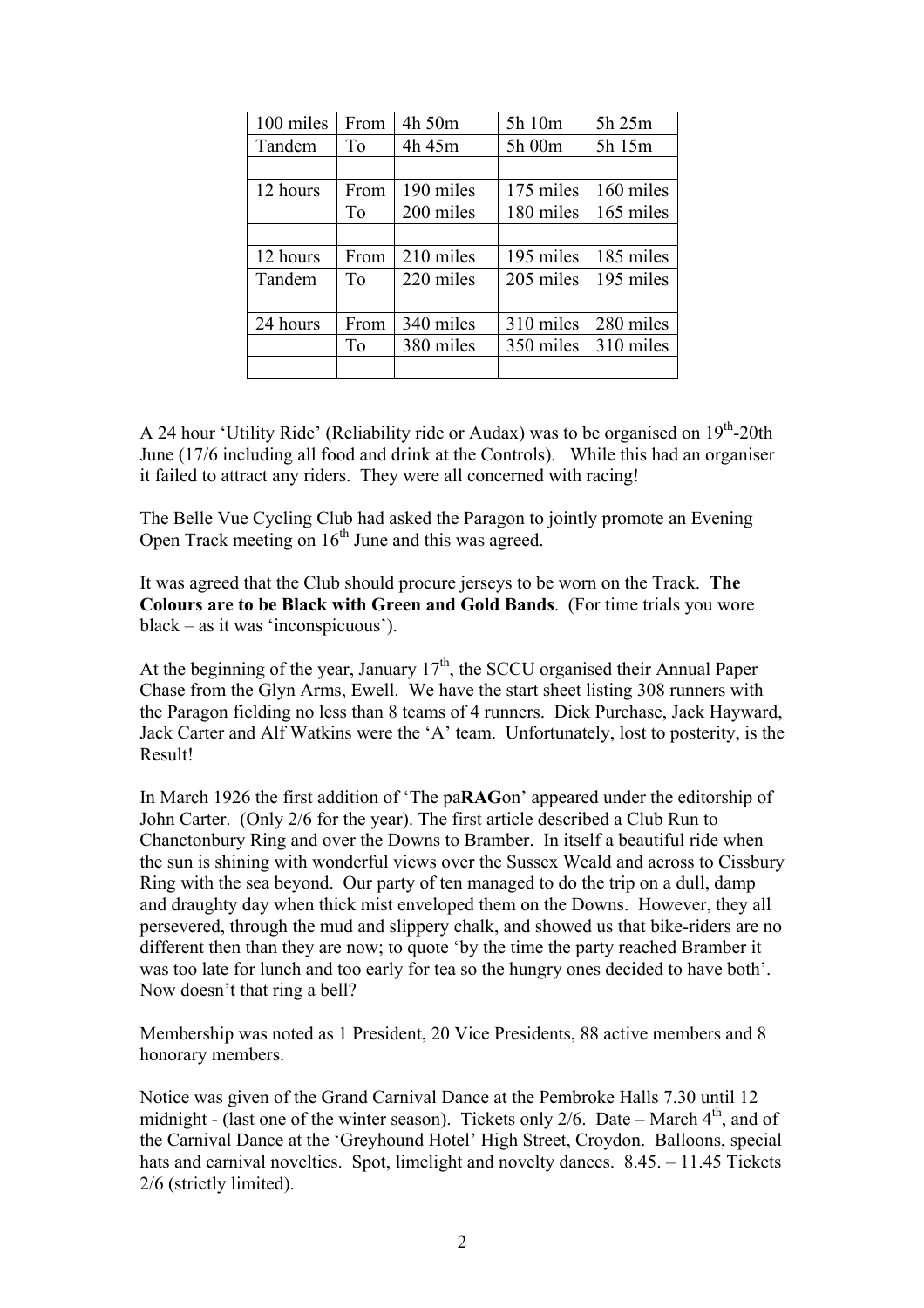The footballing members were able to draw with the Waverley CC (3-3). "We regret that we can report no serious injuries to our opponents". Also Charlie Davey and Alf Watkins rode their tandem about 400+ miles to watch Crystal Palace play Manchester over a week-end. Soccer enthusiasts have not changed either!

An interesting article showing the difference in race organisation between 1926 and 2004 was by the Racing Secretary. 3 events were to be held on March  $28<sup>th</sup>$  the Forest '25', the WLCA Longmarkers '25' and the Kentish Wheelers Novices '25'.

The Forest '25'; "This is a limited event and the 4 entry forms we have received have been allocated to…etc. In order to secure accommodation competitors and others should note that an advanced booking fee of 2/6 is required and early application should be made to me (the Racing Secretary)".

"The WLCA is open to riders who have not beaten 1.12.00 and who can show three rides on an entry form. Accommodation is at the Ostrich, Colnbrook. Participants and others communicate with me please". (Racing Secretary)

The Kentish Wheelers Novices. "Four forms had been received and have been distributed to the selected riders". (Racing Secretary).

The Racing Secretary had to balance the number of riders wanting to ride against the very few open Event opportunities. You had to be in close contact with the Secretary to ensure he knew YOUR programme and you HAD to be down at the Club Headquarters to arrange team selection. In fact if you entered an event without sending your form through the Racing Secretary he could ensure that you had a great deal of trouble getting other rides during the season by contacting race organisers (easy as there were so few of them) or by ignoring your entry forms when selecting/arranging the teams. Compare this with today when there are so many open races, we rarely need accommodation to be arranged and efficient communication is by phone or email. The Racing Secretary's job now should be a sinecure – except that no one informs him of the Results!

One point that does become clear is that the number of open races gradually increased from 1920 onwards so Club Events became the province of the aspiring rider with only an occasion visitation from one of the 'Gods'. It became obvious that at some time there would have to be a Club Open Championship and a separate Club Events Championship as it was extremely difficult for the better rider to qualify for the Club Championship in its existing state.

The season started, as usual and as mentioned above, with the Forest '25' and to our satisfaction Frank Southall recorded fastest time with a ride of 1.2.26 nearly 4' faster than his nearest rival and 2½ minutes faster than the course record. Unfortunately the hoped for Team Prize failed to be delivered as while Monty Southall managed a satisfactory 1.11.08. Alf Watkins was suffering from a heavy cold and Dick Purchase only managed a 1.16.00 ride some 7 minutes off his best; but it was the first race of the season. The Kentish Wheelers Novices was another individual success with Reg Heath providing fastest time with a 1.10.02, including a crash at the 'Dukes Head'. The club had seven other riders F Stokes (1.11.53), F Felstead (1.12.30), W Domoney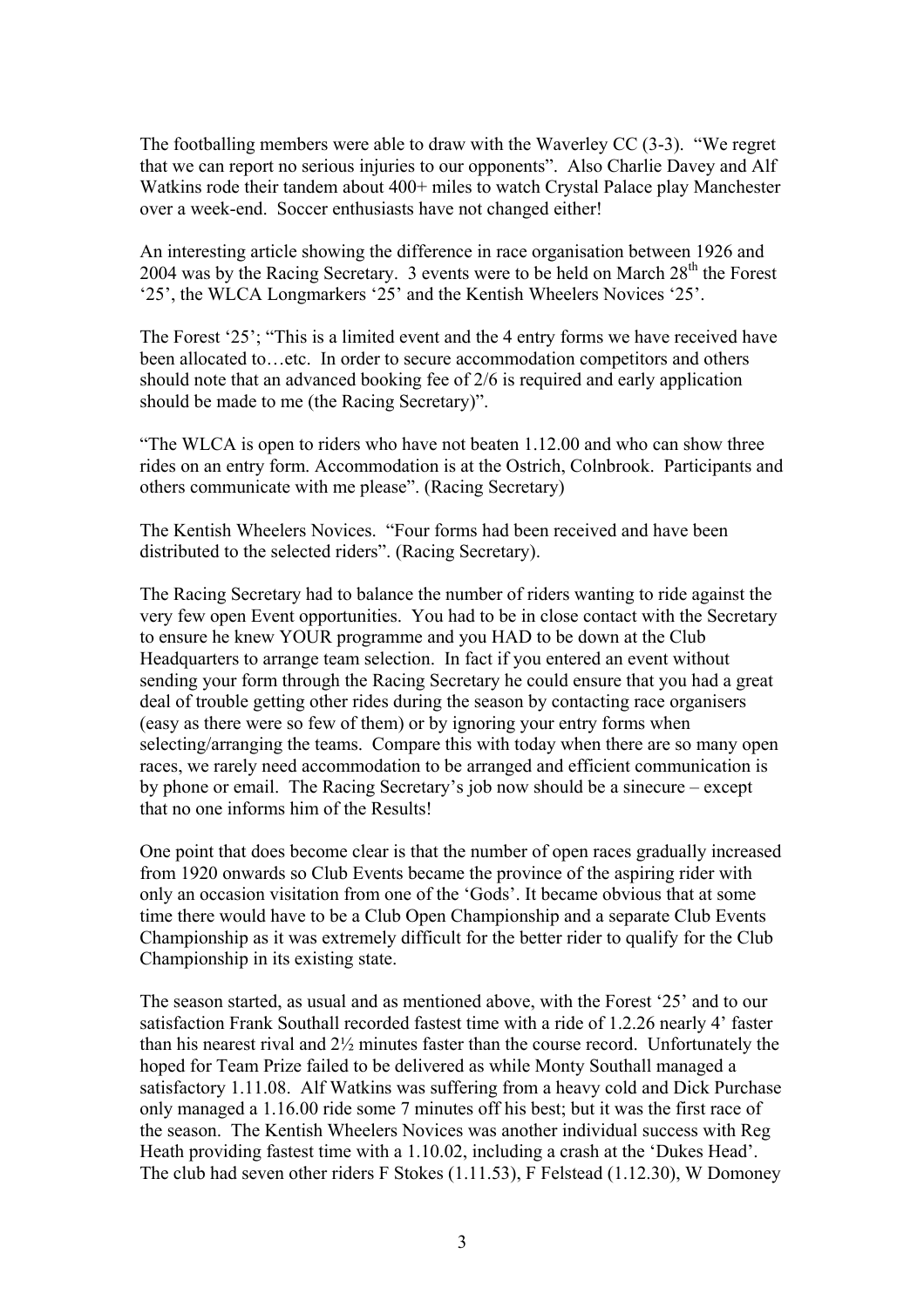(1.13.41), L Sanger (1.16.52), W Jones (1.18.24) Jack Lee (1.20.29) and W. Wiseman (1.22.37). Unfortunately we could not pull off a hat-trick on the first week-end of the season. In the WLCA race H Henns recorded 1.12.30, Frank Burton 1.16.49, E Newcombe, 1.17.25, F Walker 1.16.38, A Pitcher 1.14.22, A Domoney 1.13.15 and G Nottley 1.13.56.

On Easter Monday the Etna '50' was run and Frank Southall duly obliged with 2.8.28 (3 seconds faster than last year) and another Competition Record. However nothing pulls out top riders than another top rider on form and this year rather than winning by over 6 minutes Bill Temme closed to almost within 2' of Frank with a 2.10.36 (The finest second-fastest ride ever done – Cycling). Both riders used an 83" gear. The rides were unexpected as instead of the ideal conditions of 1925 this years event had a nagging cross wind that was head on for the last 1½ miles down Pangbourne Lane to the Finish.

Also on that week-end three riders under the 'management' of Alf Potter travelled to Leicester for the local Open'25'. Ferdy Fell did 1.13.57, J Baldock 1.16.37 and H Henn 1.15.02. We have no record of their placing or the team result.

The first Club Event, the Handicap 25 was run off on the  $18<sup>th</sup>$  April. Thirty riders started and F Stokes came back quickest with a 1.09.38, C Kirby was 2<sup>nd</sup> with 1.10.05 and Reg Heath  $3<sup>rd</sup>$  in 1.12.09. The Handicappers were in a generous mood as they gave Stokes 2' allowance which enabled him walk off with that side of the competition with a nett 1.07.35. A Cheeseman came  $2<sup>nd</sup>$  with 1.08.47 (5'30"), L Sanger  $3^{rd}$  with 1.09.02 (6') and C Kirby  $4^{th}$  in 1.09.05 (1').

An interesting piece of information in the Club '25' was that several new members strayed from the course at 'The Chequers', Horley, because our marshals could not recognise them. At that time on Club Event days each club had its own start and finish point and had to provide its own timekeepers and marshals (unless some reciprocal arrangement was made with another club). This could, and often did, mean that a number of races were being run simultaneously. As everyone was dressed in black alpaca jackets and tights rider recognition was of paramount importance to marshals. This was not a problem with established riders a) because the marshals knew them and b) because the riders knew the course. (That was the theory anyway!) Later on in the year the problem was multiplied as not only were different clubs promoting their own races but each club could be holding time trials over 25, 50 and 100 miles or even a 12 hour event.

As a point of interest even in the 1960s for our Purley to Brighton races on several occasions we had coloured 'flashes' pinned to our left sleeve as the Redmon 30 was starting at the  $21<sup>st</sup>$  Milestone going south and the Kentish Wheelers 100 had reached the Crawley by-pass by the time we arrived. Our problem was not as acute as the 1920s as we were racing in Club colours and could be distinguished far more easily. Unfortunately it did mean that we could not pick up a crafty drink from helpers on the  $^{\circ}100$ '.

Going back to the Club 25 near the bottom of the finishing times was Fred Lee in his first and what was to be his last race. After the Club Event he decided that racing was not his cup of tea. The pain and the agony of his throat and chest, let alone his legs,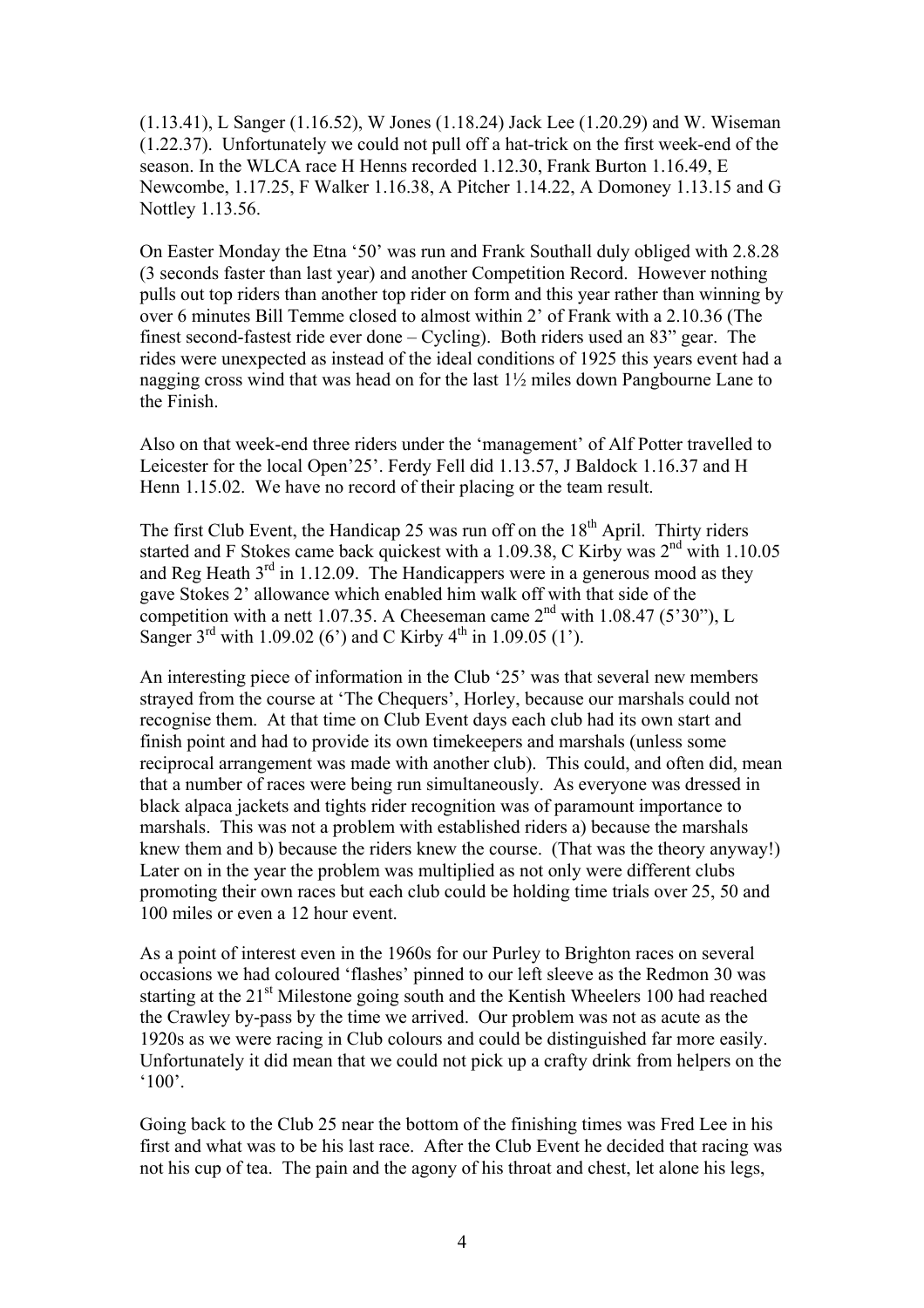were too much. So what, one may ask, makes Fred so different? Firstly because while assured that racing was not for him he became a life long member of a Racing Club. Secondly he became Honorary General Secretary and his employment, in a Solicitors Office, ensured the Club got its Rules and Official dealings on a legal footing. Thirdly, and perhaps most importantly, he collected and annotated much of the information that we have on the early years of the Club. He wrote a résumé of the first 60 years of the Paragon for our Jubilee Dinner that will be used to present an updated version for our 100<sup>th</sup> Dinner.

When he retired he bought a cottage in the wilds of Wiltshire to enjoy his bike riding in some peace and tranquillity. He knew his roads and was a demon descender seemingly without any nerves. He was also a very fastidious eater. He would masticate each mouthful 32 times, (a severe handicap at Club Teas) and was ragged continually about this habit. However when he was admitted to hospital near the end of his life they reported to us that he had a very narrow gullet. No wonder he could not race hard; no wonder he could not eat as quickly as the rest of us. Perhaps a belated apology is due from us all.

On the same day as the Club '25' was the WLCA '25' and Frank Southall improved yet again to record 1.01.27. Ferdy Fell backed this outstanding ride with a 1.08.02, as did Alf Watkins 1.08.21 to ensure the Paragon won the Team Race. Other times were recorded by Jack Hayward 1.12.16, John Carter 1.10.15, Frank Cleeve 1.09.32 and Dick Purchase 1.10.20

The following week was the SCCU '25' (Clubs  $L - Z$ ). It was one of those delightful summers days we never forget – there was a terrific gale blowing. The Club had 19 entries from which 17 started. Frank Southall was fastest in a time of 1.05.42 that will give us some clue as to the severity of the day as this was over 4' slower than his winning ride in the WLCA '25'. Alf Watkins did 1.11.17, C. Kirby 1.11.32 (including 20" late start), Frank Cleeve 1.12.47, John Carter 1.13.39, Dick Purchase 1.13.51, Jack Hayward 1.14.37, H Henn and F Felstead both recorded 1.15.50, A Cheeseman 1.16.22, G Nottley 1.16.35, Jim Baldock 1.17.23, L Hargraves 1.18.13, Fred Stokes 1.20.07 (including 4' late start), Reg Heath 1.20.15 (including 4'30" with a puncture) and C Waters 1.25.46. We won the Team Race very easily from the Rodney CC.

On the same day on the Bath Road Frank Cleeve (2.28.32) and Jack Carter (2.29.47) rode the WLCA '50'. The course is 25 miles straight out with the wind behind you – then you have to get back.

May  $16<sup>th</sup>$  was Catford '50' day and yet another windy one with a strong, cold northeasterly wind blowing across the course. Frank Southall won by over 6'. Behind him Fred Stokes and Frank Cleeve came in with rides of 2.28. and 2.29. respectively to enable the Club to win the Team Race. (Actual times are not given in the 'RAG'.)

May  $24<sup>th</sup>$  (Whit Monday) was Anfield '100' day. (This was one of a trio of top class 100 mile events held during the season. The other two were the Bath Road 100 at August Bank Holiday (then the first week-end in August) and the University 100). The Anfield 100 is still held on the same day and on the same roads. It is not the fastest of courses. It is decidedly lumpy and the road surface is nothing to write home about. It is a true test for a top class 100-mile time triallist and only the best and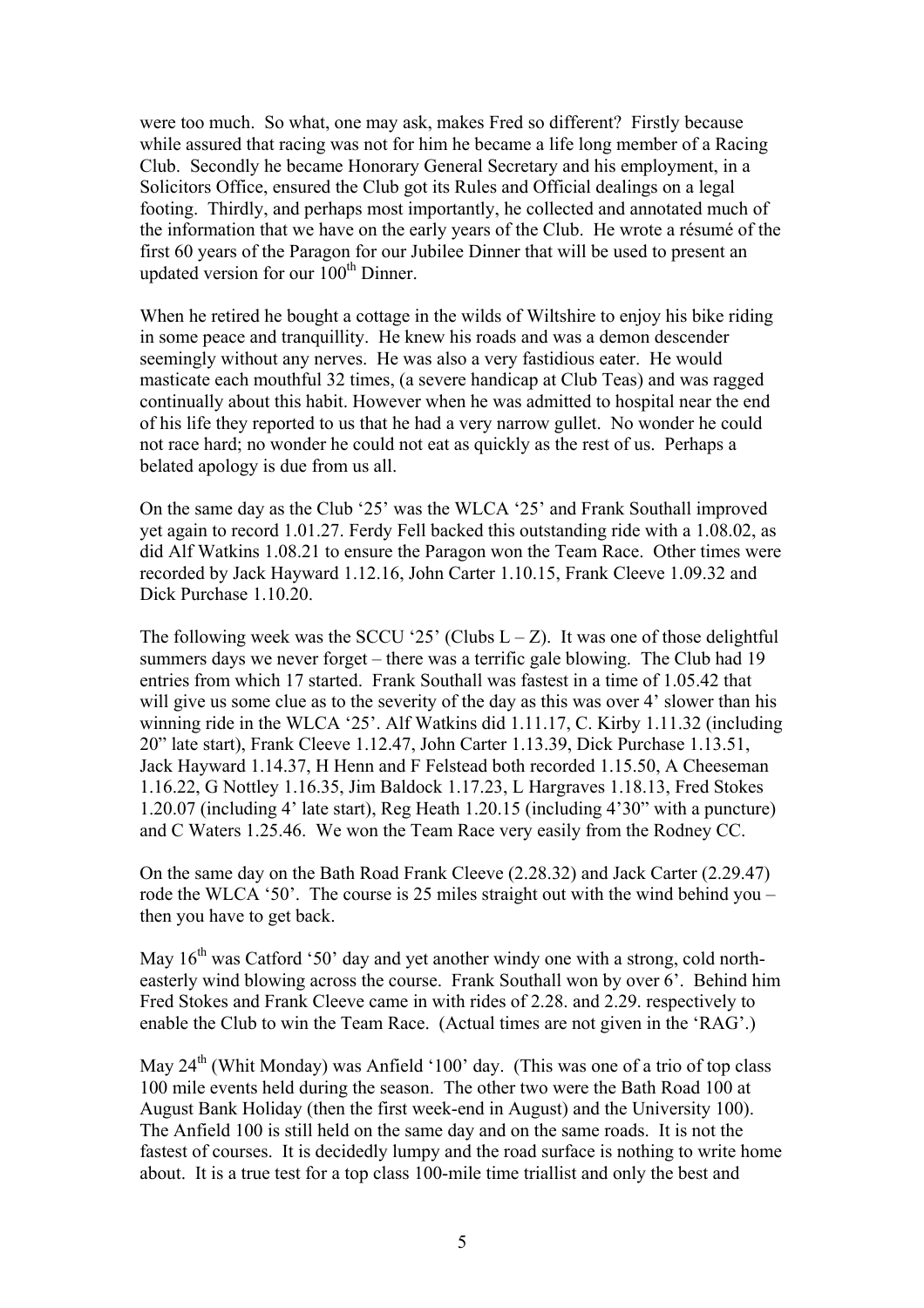fittest riders finish, let alone win. Those sentences are written in the present tense as they apply just as much today as they did in 1926.

Frank Southall did NOT win in 1925 and was determined to succeed in 1926. It was a windy day but hot so that the tar started to melt which made it very sticky and treacherous in places. By 28 miles Frank was 1'15" faster than his nearest rival and just pulled further and further away as the race progressed.  $3'$  at 51 miles became  $8\frac{1}{2}$ at 89 miles and 9'59" at the Finish. He did as he promised and came home in 4.55.10 (20" inside the course record). Frank Cleeve came in with  $5.23.07$  for  $12<sup>th</sup>$  place and Jack Carter 5.31.04 that was good enough to take the Team Race comfortably by 17' from the Speedwell BC.

On the same day down south the Balham Second Class '100' was held on the Bath Road course and we had three riders none of whom had previously ridden a '100' miles time trial. Ferdy Fell came in with a 5.15, C Kirkby 5.28., and Reg Heath 5.20. (The RAG does not give their seconds) and that was sufficient for them to take the Team Race. Coupled with this result was an observation that would be pertinent for all Club members and Coaches/Trainers to remember even today:-

The funny thing about this race was the fact that, according to the riders, each man wanted to "pack" at some period during the ride but as there were only three of them in the race each though he would be letting the Team down and so stuck on. If there had been four riders no doubt each one would have thought he was the only one with the "knock" and there would have been no finishers at all! (Moral - ALWAYS FINISH YOUR RACE).

Weatherwise 1926 did not seem to be a great year. The report of the SCCU '50' on May 30<sup>th</sup> reports Mud, Gloom, Wind and Potholes and it could not have been a picnic as Frank Southall won in 2.18.53 over 10' slower than his winning Etna '50' time. Behind him Reg Heath came in with a 2.26.45 ride that with 16' allowance assured him of the Handicap. Then Frank Cleeve recorded 2.26.28 and the Team Race was ours. Other performances by our intrepid Clubmen were Bill Saggers 2.35.15, F Stokes, 2.34.24, George Saggers 2.46.20, C Kirkby 2.47.16 and G Nottley 2.42.09.

June  $6<sup>th</sup>$  was a Time Trial day and to underline the comments made above the Club had 16 riders down for a '25', 4 for a '50' and 4 pairs for a Tandem '50'. In the Tandem department Sanger and W Domoney were best with 2.12.06 with Kirby and Nottley just shading Allin and Roe 2.16.0 to 2.16.25. Amongst those doing the solo '50' Frank Cleeve must have been grateful for a decent day as he came home in 2.19.18 some 7' faster than his SCCU ride. Jack Carter did 2.22.22, A Domoney 2.44.06 and F Walker 2.37.34. Best of the '25' miles rides were F Stokes 1.8.45, Reg Heath 1.9.34 and F Felstead 1.12.27.

On June  $13<sup>th</sup>$  we had our top riders in the Kingsdale '50' on Essex Roads. Frank Southall duly obliged with a 2.10.01, including a trip 'off-course', to beat the existing course record and producing a winning margin of 1'47". Frank Cleve improved again with a 2.17.58 with Jack Carter completing the Team with a 2.23 ride. Unfortunately these times were only good enough for  $3<sup>rd</sup>$  Team.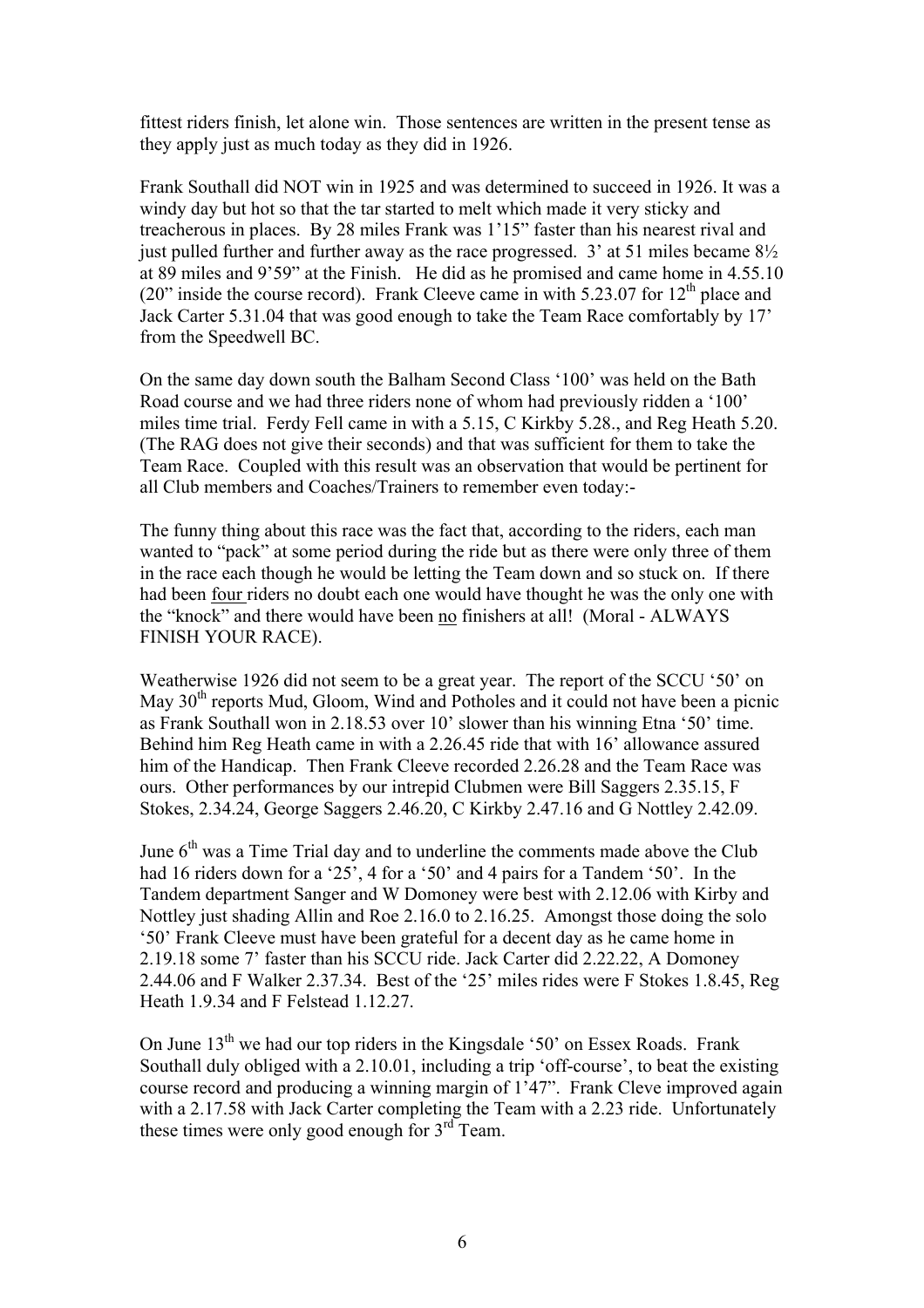Back on southern roads we had our Club 50 miles Handicap. Twenty-four entries had been received of whom 15 covered the course to record times. Fastest was Fred Stokes in 2.23.07 who was 'down' on Reg Heath for the first 40 miles but pulled away over the last 10 miles to win by 1'42". These two were well clear of Ferdy Fell who recorded 2.28.24 for  $3<sup>rd</sup>$  spot. The Handicap section was won by Stokes with an allowance of 1'30" (2.21.37) from Ferdy Fell  $(5')$  2.23.24 and Arch Allin  $(7')$ 2.23.47, L Bignall (4'30") 2.24.09, Bert Pulling (24') 2.24.39, M Eggert (10') 2.24.47 and Reg Heath (Scratch) 2.24.49.

At an evening meeting in June Frank and Alf Watkins attacked the National 1 hour Tandem unpaced record held by C and E Sewell with 27½ miles. Riding a gear of 101 inches they started with a first mile of 2'0.8" and held that 30 mph pace for about 3 miles before settling into a regular 2'6"per mile pace. The old record was passed with over a minute in hand and they rode out the hour with a ride of 28 miles 453 yards for a new Record.

The following week was a Time Trial week with 14 down for a '25' and 2 for a '50'. George Saggers did 2.42.00 to beat E Newcombe in 2.45.55 in the '50'and in the '25' riders had the pleasure of being beaten by Frank Southall. He won in 1.03.34 to beat Frank Cleeve by nearly 5', 1.08.22, with Ferdy Fell 1.10.02 and Jack Carter 1.10.22 a little bit further back.

In the Open Event of the Week-end of the  $27<sup>th</sup>$ , The Shaftesbury '50', run on the Newmarket Road saw Frank Southall in his customary position winning in 2.09.09 from S Artaud (Essex Roads) 2.10.05. Frank Cleeve improved yet again to record 2.17.28 and Jack Carter 2.19.33 but this was not good enough, by 19", for the Team race.

Herne Hill Track was the venue for our Evening meeting with the Belle Vue. We have no record of the Open events held bar the fact that there were to be races for Novices – 1 lap scratch, 880 yard Club Handicap and a 5 mile Club Championship and Frank Southall was to attack the World's Amateur Hour Record. He did and collected it with a ride of 26 miles and 838 yards.

The Result of the 880 vards Handicap was  $1<sup>st</sup>$  A Pitcher,  $2<sup>nd</sup>$  Monty Southall and  $3<sup>rd</sup>$ Alf Watkins. The 5 miles Championship was a win for Peter Dyble with Arch Allin second and Monty Southall third.

Time Trials that week-end saw Monty Southall record 1.06.54 for a '25' just faster than Alf Watkins 1.07.02.

The Shaftesbury '50' was held on the  $28<sup>th</sup>$  June and on a lovely morning. Frank Southall won in 2.9.09 but, according to the Cycling, was not at his best as he had had a fall the previous day and damaged his shoulder. 2nd place was S Artaud (Essex Rds) who had beaten Frank once in the Forest but this time he had to be satisfied in producing the best second-fastest '50' ever with 2.10.05. Although Frank Cleeve came in  $12<sup>th</sup>$  fastest in 2.17.28 we missed the Team race by 17".

Shortly after the NCU selected Frank Southall for the Amateur World Championship Road Race in Italy on 29<sup>th</sup> July.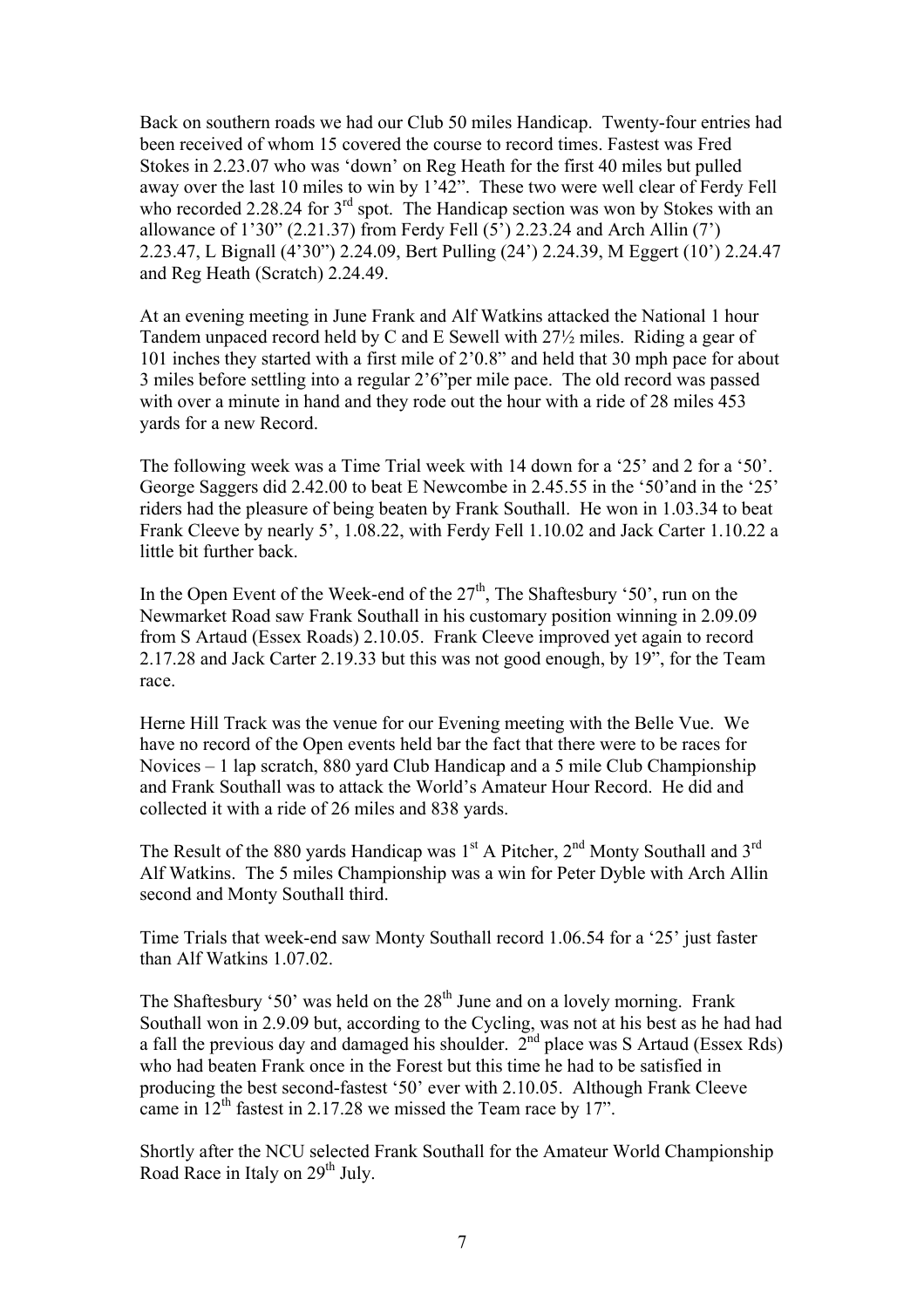The following week-end, July  $4<sup>th</sup>$ , the only excellent time produced was C Kirby recording 1.09.10 for a '25'.

July  $11<sup>th</sup>$  was SCCU '100' day and rather windy. 124 names were on the card. Frank Cleeve punctured whilst leading the event but took about 6' to change tubes as he had some 'helpers'. (Moral – change your own tubs or tubes). Frank recorded 5.12.38 leading in Reg Heath (5.14.43) and Fred Stokes (5.17.07 in his first '100'). Heath finished on someone else's bike as he punctured near to the Finish. Of the 124 entries the Paragon had 18 with 16 starters and 8 finishers. Only 61 finished in total.

Next week was a Time Trial day but with few 'takers'. 8 for a '25' and 5 for a '50'. The only rider qualifying for a Gold Standard was G Razzell with a 1.09.28 for his 25 miles.

The Dunlop Cup Handicap '100' had the smallest field since the club had restarted after the Great War with 10 entries. On a steamy, windy morning 7 of these started but spectators had the pleasure of watching a tremendous scrap between Frank Cleeve and Fred Stokes. Fred was some minutes up on Frank at the 25 mile point most of which he held until about 50 miles. From then on Frank increased the pace and turned at 76 miles just in the lead which he held to the Finish. Frank Cleeve did 5.08.29 (Dunlop Cup for 1<sup>st</sup> place plus 2<sup>nd</sup> Handicap) and Fred Stokes 5.11.03 (1<sup>st</sup> handicap (7') 5.04.03).  $3^{rd}$  Handicap and  $3^{rd}$  place went to Jack Carter 5.21.33 (11') 5.10.33.

 $27<sup>th</sup>$  July. Frank Southall rode the Amateur World Championship Road race in Turin. When he returned he wrote a five page article on his experiences. The race started at 5.50a.m! (And this was a World Championship road race in Italy and not an English Time Trial!) There were lots of crashes going through the first village where Frank got bounced into a brick wall but came off with only grazed fingers. Then a Level Crossing gate was down and Hansen, Denmark got away by whipping through a side gate. He was soon caught and the race continued with the Italians sprinting through the 'bumpy, narrow and tortuous streets of the villages'. Then through Arona and up the long hill out of the town to the Control at Biella (70 miles). All four Englishmen (Temme, Wyld, Harbour and Southall) arrived together with the field. A Frenchman (Brossy) escaped at the Controle and Frank and about 14 others got clear chasing him down. Harbour had a problem with his wheel then crashed while chasing when a Frenchman fell in front of him. (He was to crash twice more – not his day!).

Wylde and Temme were in the chasing group about 30" down on Frank's group. Then Temme had to retire through straining a tendon in his leg. Shortly after on the Serra Pass Wylde punctured and crashed thus losing his chance of getting in the front group.

Southall had been going great guns. He dropped his fellow competitors, caught Brossy and got to the Serra pass 3' ahead of the first group of chasers. Unfortunately Brossy refused to work but was too good for Frank to get rid of him. So Frank eased off and allowed the chasers to come back up to him. This left fourteen in front of the race. Came the final sprint and Frank was placed 8<sup>th</sup> behind Dayen (France). Wylde came in  $18<sup>th</sup>$  on his own and Harbour  $24<sup>th</sup>$ .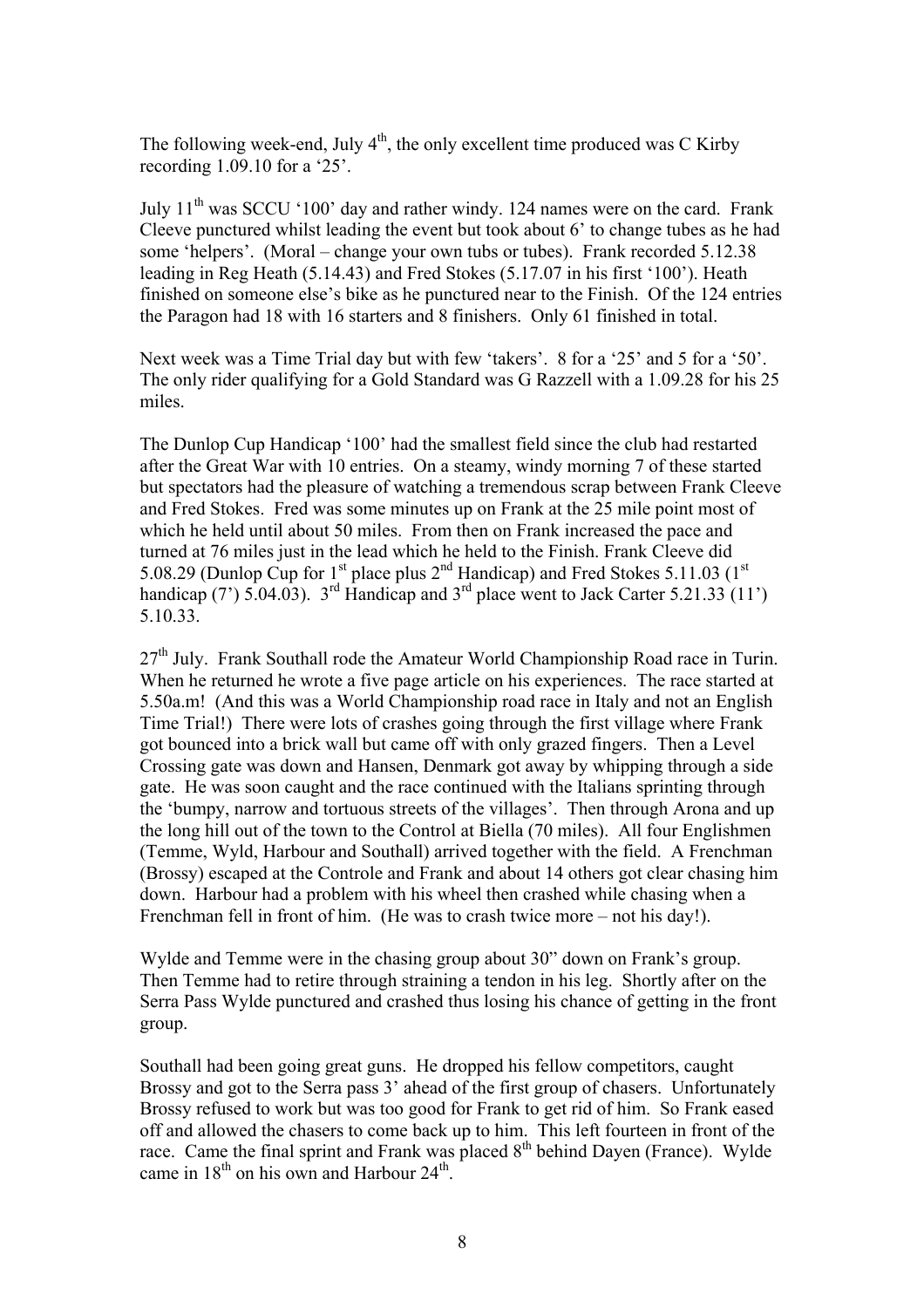August 2nd Bank Holiday Monday, was Bath Road '100' day. This was 'THE' 100 mile event of the year. In 1926 there were no National Championship events. The Course, the Competition the Cups and the Crowds were all. Pangbourne Lane just west of Theale was the heart of the Course. It went north through Wallingford (set of traffic lights both ways from the 1930s onwards), Shillingford and Dorchester before turning off towards Abingdon. The turn was on the outskirts of Abingdon. It then retraced to the Start and then on to the Bath Road turning westwards through Thatcham, Newbury and Hungerford to turn by Savenake Forest just after Froxfield. Then it was back to Pangbourne Lane. The course is lumpy at both ends but does have long flat stretches. The last 13 miles after dropping through Speen and Newbury are flat and fast. Very fast if the wind is in the west.

The atmosphere was electric, the organisation better than most events today. A mobile canteen serving drinks from 6am onwards, public toilets (primitive but clean), a car park, loud speakers giving out times of those passing through at 47 miles, announcing split times from the turns and immediate Finishing times, a large Result Board inside the HQ Field and the Crowd. From all over the country they came. The landladies and householders of Theale, Pangbourne, Calcot and the other small villages around made a very steady income from B & Bs for bike riders all year but August Bank Holiday was sell out day.

Frank Southall had been racing in the World Championships in Italy but he started. Wylde and Temme were on the card but were too shattered from the race and travelling to face the Starter. Frank went off in his usual fashion – fast. At the 50 miles check he led the field in 2.15.30 from A Biggs (Etna) 2.17.38 and Jack Rossiter (Century) 2.18.58, (Frank Cleeve 2.20.21, Jack Carter 2.26.02 and Reg Heath 2.27.13) and he reached the Savenake turn in 3.36.00. Biggs had fallen back and left Rossiter, 3.41.40, in  $2^{nd}$  spot A West (Bath Road) 3.42.45,  $3^{rd}$ . C Marshall (Vegetarian C & AC)  $4^{\text{th}}$  in 3.43.20 and Frank Cleeve 3.43.30 had moved up to  $5^{\text{th}}$ place. (Jack 3.49.40 and Reg 3.58.55). After the turn his World Championship rides caught up with him and he 'toured' back taking 1.9.58 for the last 24 miles against the eventual 2<sup>nd</sup> place man (Marshall) time of 1.4.25. Frank Cleeve took 1.9.31 for this section, Jack 1.10.18 and Reg 1.15.08.

Finishing times were Frank Southall 4.45.58 for  $1<sup>st</sup>$  place, Frank Cleeve 4.53.01 for  $5<sup>th</sup>$ place and Jack Carter 4.59.58. This gave us a Team Aggregate of 14.38.57 for First Team and Competition Record. History was made as it was the first time that all three counters were under 5 hours. Reg Heath finished in a time of 5.14.03 after puncturing on the way back from Savernake. Quite a Day!

August  $14<sup>th</sup>$  (Saturday) was the day of the Anerley 12 hour event. National interest was in the fact that the first 3 riders in the Bath Road '100' (Southall, Marshall and Rossiter) were to be matched against each other again. We had three riders, Frank Southall, Frank Cleeve and Jack Carter. Frank started very steadily in so far at the Fareham turn (82 miles) he was some 9' down on Marshall (Vegetarian C & AC). Things had not improved by the time he got back to Horsham as he had had two punctures and was now 15' behind – and Marshall had also 'collected' two closed level crossings. By 150 miles Frank had started to move and on the section Pound Hill to Godstone and back he reclaimed nine of those minutes! Unfortunately another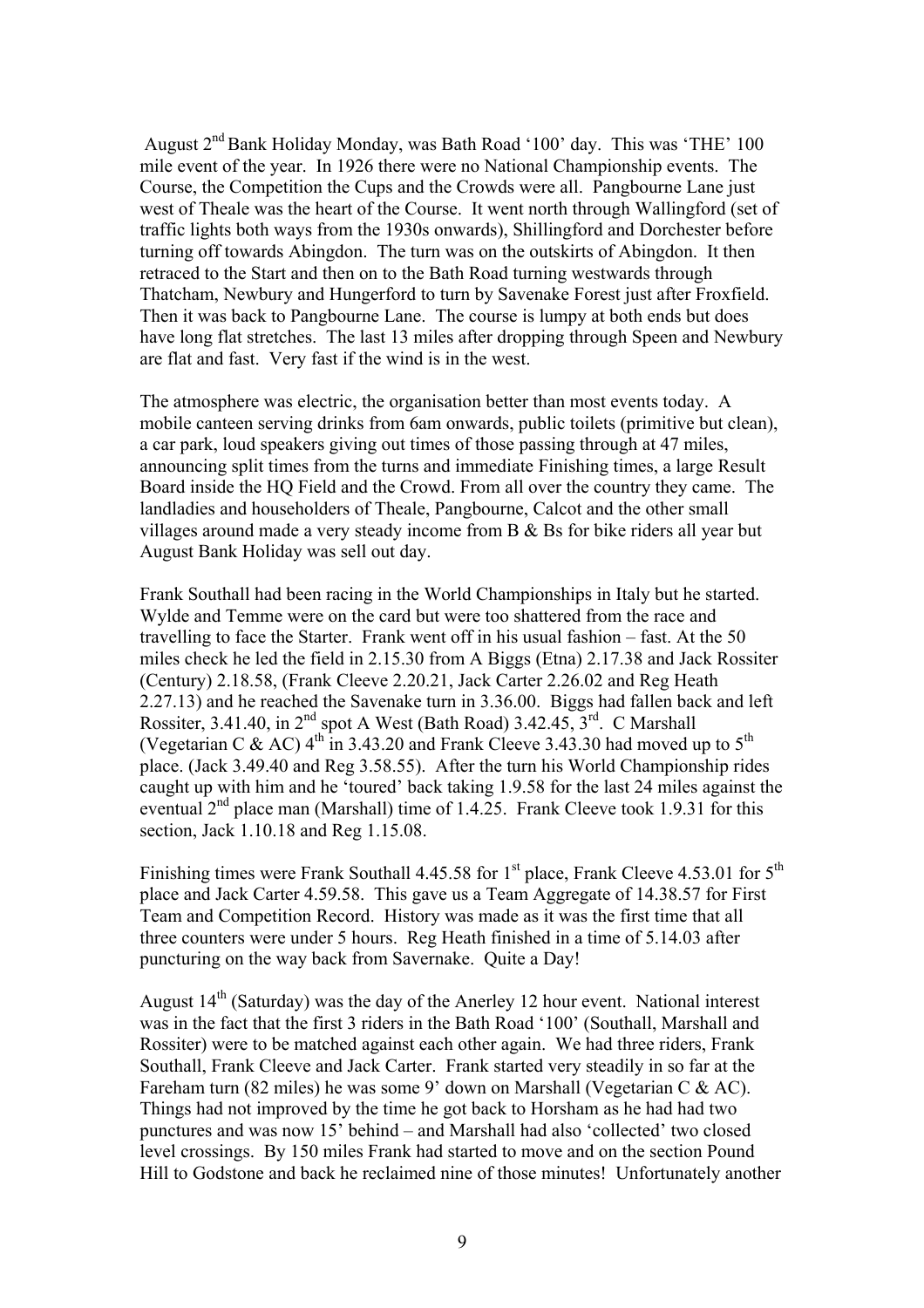puncture set him back a bit and although he continued to close on the leader he ran out of time with 220 miles just ¾ miles less than Marshall but a new Club Record all the same. Rossiter came  $3<sup>rd</sup>$  covering 217.875 miles. Frank Cleeve suffered early on but soldiered on to finish with 207 miles. Jack Carter desisted at Dial Post.

The day after the Anerley 12 was another Time Trial day. Ferdy Fell teamed up with Herbert Henn for a 50 miles effort and were rewarded with an excellent 2.06.48. Four others finished a '50' (best George Razzell 2.28.26) and nine the '25' (best rides Fred Alexander 1.11.35 and A Dolmoney 1.12.57).

The following week-end Ferdy Fell did a great ride on a poorly attended Time Trial day to collect a Gold Medal with a 1.09.56. Only two others finished.

Just to prove that the modern way is not the 'new' way the Club ran a Veterans '25'. Not that it was a great success. Freddie Cooper, Bill Kite, Freddie Gardiner, George Milland, Ernie Cleeve and Bert Pulling were entered but four of them ducked it. Mr Cooper returned the fastest time – 1.15.31 but Mr. Gardiner had the better allowance of 4'30" to make his 1.19.50 into 1.15.20 and thus just shade Mr. Cooper for the Handicap Award.

It was also reported that at the Caterham Sports on  $28<sup>th</sup>$  August the 1 mile Handicap was a win for Monty Southall with Alf Watkins 2<sup>nd</sup>.

Around this time the Minutes of the Club Committee record that the Timekeeper's watch stopped whilst the contestants were attempting to better their 50-mile times. The rider's comments were not printed in the RAG, probably because they would have set light to the paper! However it was agreed they had the choice of a free ride in a later time trial or their money back.

Three riders went for the SCCU 12 hour on the  $5<sup>th</sup>$  September. Best of them was Reg Heath running out time with 211<sup>1</sup>/<sub>4</sub> miles beating the 'evergreen' Bill Kite, 208<sup>3</sup>/<sub>4</sub> miles and A Finn 186½ miles.

Our fast lads went off to Bishops Stortford to ride the Forest '50' on the 'Thirty second' course. This starts at the  $32<sup>nd</sup>$  milestone north of London on the Cambridge Road and then veers off onto the Newmarket Road. It is a very pleasant course winding through Newport and sundry other small villages as it gradually descends from the start to the edge of the fens before bumping off to Newmarket. The wind often comes up from the south-west and you go out to the turn going great guns and knowing that THIS is THE day for the ride of your life. Then you turn to come back…!

Frank Southall got to the turn in just over 1 hour. The others, Frank Cleeve, John Carter and Fred Stokes were in the  $1.5 - 1.6$  bracket. A veil ought to be drawn over the return but one has to report that Frank S came *second* in 2.18, Cleeve 2.21, Carter 2.29 and Stoke 2.30 (The Rag did not report the seconds). It would have been something to see four glorious cases of the deaded 'Knock'. There were rumours that some got off to admire the sunrise. There were other rumours of a late arrival at the digs and a tumultuous pillow fight that went on past midnight that may have affected our heroes.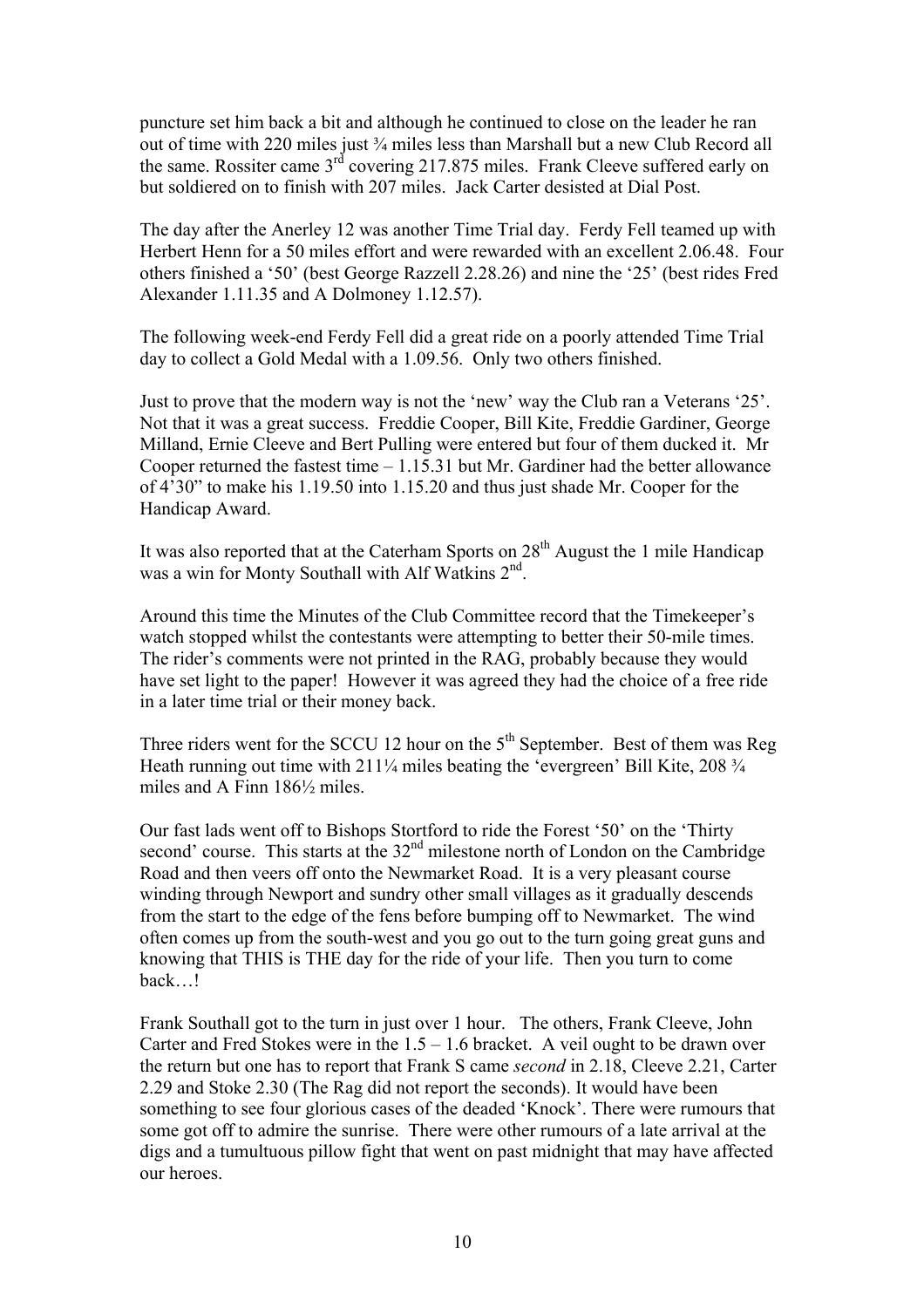After a second breakfast three of them slunk off for a quiet and picturesque return through the lanes. It was just not their day. They managed to collect nine punctures between them; Frank Cleeve finally abandoned his bike at a garage in the Holloway Road and taking the train home. The others crept in about midnight. Not a week-end to celebrate.

September  $19<sup>th</sup>$  was the Club Handicap 12 hour event. This was a very warm Day with a breeze coming up from the south-west. Fred Stokes enlivened the early hours by putting to the test his theory that if a man can do 1.10 for a '25' then by keeping up that speed he should be good for some 252 miles. Unfortunately he found, as many others have since, that while the theory is extremely sound and accurate it requires a standard of athletic fitness not found in those who are 'only' able to complete the first 25 miles in one hour and ten minutes. To Fred's credit he was still the right side of 'evens' (20 mph) at 82 miles but shortly after he was seen to sit down by the side of the road to work out another theory.

Of the 15 entries 13 started and 7 made it to the finish. Reg Heath ran out of time with 204 miles covered comfortably beating A Dolmoney, 191 miles and Bill Kite, 183¾ miles. With an allowance of 15 miles Dolmoney took the Handicap from Heath (206 to 204 miles) with Charlie Waters( $166 + 25 = 191$ ) just edging out Johnny Walker for  $3<sup>rd</sup>$  handicap (170 + 20 = 190).

A few Time Trials were held on the  $26<sup>th</sup>$  September with only two rides of note Fell and Henn did 2.07.31 for a Tandem '50' and Reg Heath got a Gold Medal for a 2.23.54.

The last race on the Calendar for 1926 was the Mayne Cup on October  $3<sup>rd</sup>$ . Frank Southall posted fastest time as could be expected but not too far back were C Kirkby 1.08.15, Fred Stokes, 1.08.42 and Alf Watkins, 1.09.20. However the Man of the Day was Jim Baldock whose 1.11.30 with an allowance of 12'30" gave him a nett time of 59.00. This gave him nearly 3' on G Nottley (8'30") 1.1.45 with Charlie Waters 3rd (14') in 1.2.07, Bill Kite  $4^{th}$  (8') 1.2.08 and W Warrington 5<sup>th</sup> (8'30") 1.2.32.

The Club Road Race Championship was a win for Frank Cleve with 429 ½ points from Reg Heath 409 ½ points these being the only two riders to complete all qualifying distances in Club Races.

12 Open Team Races were won in 1926 WLCA '25', SCCU '25', Catford '50', Anfield '100', SCCU '50', Bath Road '100', Clive Trophy '25', Southgate '25', Portsmouth '25' Southend '25', Balham '100' and Sid Gray '100'.

There is a note at the end of the  $6<sup>th</sup>$  paRAGon that Frank Southall rode and won the SCCU and Catford Hillclimbs along with sundry Club Members. It was reported in *Cycling* that 11 Paragon riders rode and Frank won by climbing Wray Lane, Reigate, in 3'22.6". The following week the Catford Hill Climb was held on Brasted Hill. There were 92 riders and plus a Tandem from the Charlotteville CC and another from the Comet CC. Frank won in  $2'10.2"$  and Frank Bale was  $13<sup>th</sup>$  in  $2'36.6"$ .

So endeth the 1926 season.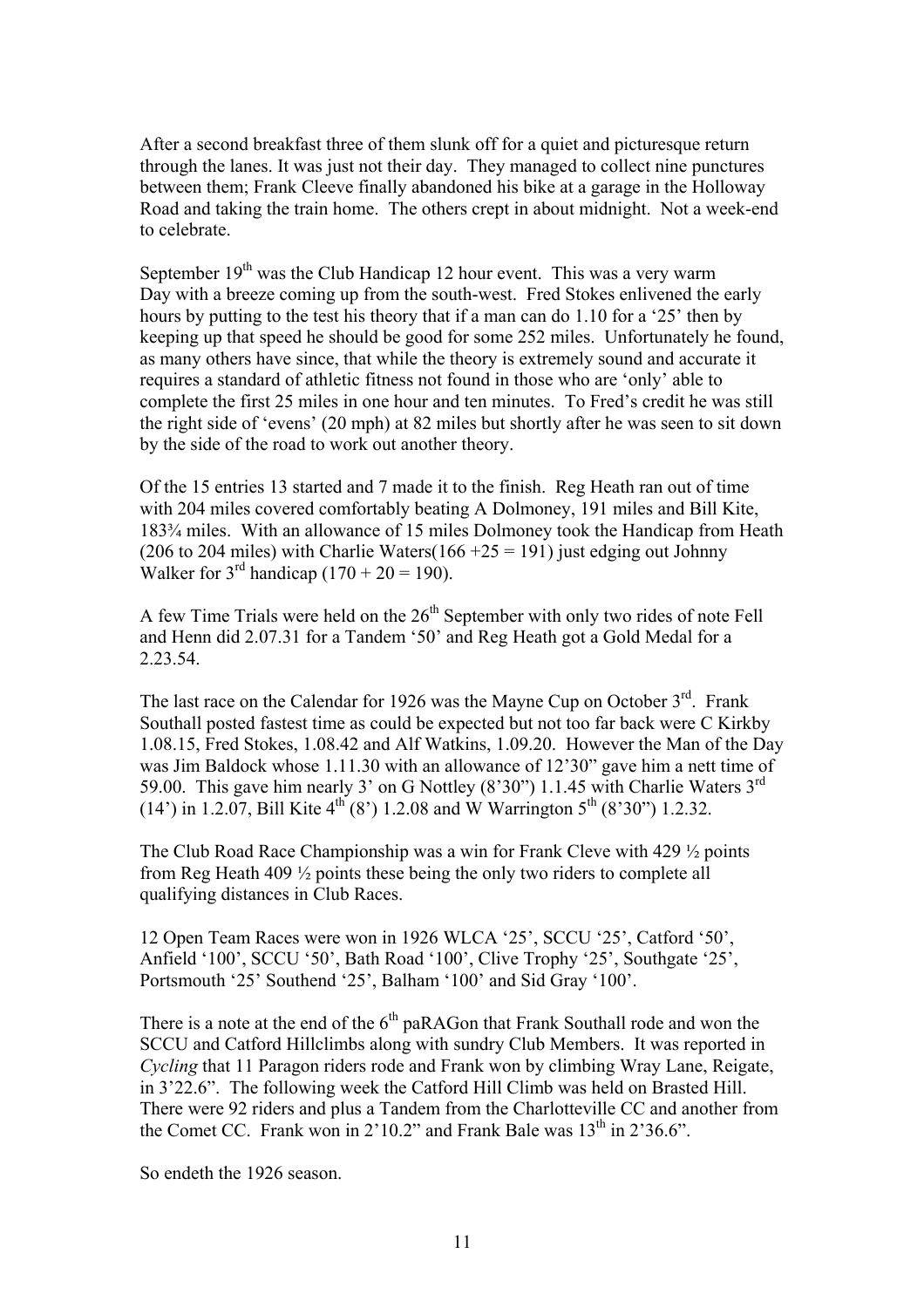## **Club Time Trial Results**

|                | <b>Scratch Result</b> | 25 h/c  |                | <b>Handicap Result</b> |         |         |
|----------------|-----------------------|---------|----------------|------------------------|---------|---------|
|                |                       | 18.4.26 |                |                        |         |         |
| 33             | Entries               |         |                |                        |         |         |
| 30             | <b>Starters</b>       |         |                |                        |         |         |
| 22             | Finishers             |         |                |                        |         |         |
|                |                       |         |                |                        |         |         |
| $\mathbf{1}$   | <b>Stokes F</b>       | 1.09.38 | 1              | <b>Stokes F</b>        | 2.00    | 1.07.38 |
| $\overline{2}$ | Kirby C               | 1.10.05 | $\overline{2}$ | Cheeseman A            | 5.30    | 1.08.47 |
| 3              | Heath R               | 1.12.09 | 3              | Sanger L               | 6.00    | 1.09.02 |
| 4              | Henn H                | 1.12.50 | $\overline{4}$ | Kirby C                | 1.00    | 1.09.05 |
| 5              | Ware V                | 1.13.14 | 5              | Saggers G              | 6.00    | 1.09.46 |
| 6              | Felstead F            | 1.14.13 | 6              | Henn H                 | 3.00    | 1.09.50 |
| 7              | Cheeseman A           | 1.14.19 | $\overline{7}$ | Felstead F             | 4.00    | 1.10.13 |
| 8              | Domaney A             | 1.14.50 | 8              | Hargrave L             | 5.30    | 1.10.19 |
| 9              | Eggart J              | 1.15.00 | 9              | Cooper F               | 5.00    | 1.10.25 |
| 10             | Saggers W             | 1.15.02 | 10             | Eggart J               | 4.00    | 1.11.00 |
| 11             | Sanger L              | 1.15.02 | 11             | Willsmore G            | 6.00    | 1.11.01 |
| 12             | Kite W                | 1.15.04 | 12             | Baldock J              | 5.30    | 1.11.05 |
| 13             | Cooper F              | 1.15.25 | 13             | Domaney A              | 3.00    | 1.11.50 |
| 14             | Hargrave L            | 1.15.40 | 14             | Heath R                | Scratch | 1.12.09 |
| 15             | Saggers G             | 1.15.46 | 15             | Ware V                 | 0.30    | 1.12.44 |
| 16             | Baldock J             | 1.16.35 | 16             | Nottley G              | 4.00    | 1.12.47 |
| 17             | Nottley G             | 1.16.47 | 17             | Newcombe E             | 6.00    | 1.13.01 |
| 18             | Willsmore G           | 1.17.01 | 18             | Saggers W              | 1.30    | 1.13.32 |
| 19             | Newcombe E            | 1.19.01 | 19             | Kite W                 | 1.30    | 1.13.44 |
| 20             | Lee F                 | 1.19.53 | 20             | Waters C               | 11.00   | 1.14.15 |
| 21             | Sutton A              | 1.23.17 | 21             | Lee F                  | 4.00    | 1.15.53 |
| 22             | Waters C              | 1.25.15 | 22             | Sutton A               | 4.00    | 1.19.17 |
|                |                       |         |                |                        |         |         |
|                | <b>Scratch Result</b> | 50 h/c  |                | <b>Handicap Result</b> |         |         |
|                |                       | 13.6.26 |                |                        |         |         |
| 24             | Entries               |         |                |                        |         |         |
| 24             | <b>Starters</b>       |         |                |                        |         |         |
| 15             | Finishers             |         |                |                        |         |         |
|                |                       |         |                |                        |         |         |
| $\mathbf{1}$   | <b>Stokes F</b>       | 2.23.07 | 1              | <b>Stokes F</b>        | 1.30    | 2.21.37 |
| $\overline{2}$ | Heath R               | 2.24.49 | $\overline{2}$ | Fell F                 | 5.00    | 2.23.24 |
| 3              | Fell F                | 2.28.24 | 3              | Allin AE               | 7.00    | 2.23.47 |
| 4              | Bignall L             | 2.28.39 | 4              | Bignall L              | 4.30    | 2.24.09 |
| 5              | Allin AE              | 2.30.47 | 5              | Pulling A              | 24.00   | 2.24.39 |
| 6              | Kite W                | 2.34.33 | 6              | Eggart J               | 10.00   | 2.24.47 |
| 7              | Eggart J              | 2.34.47 | 7              | Heath R                | Scratch | 2.24.49 |
| 8              | Wakefield E           | 2.35.03 | 8              | Wakefield E            | 10.00   | 2.25.03 |
| 9              | Kirby C               | 2.35.50 | 9              | Kite W                 | 8.00    | 2.26.33 |
| 10             | Saggers W             | 2.35.50 | 10             | Roe H                  | 13.00   | 2.29.25 |
| 11             | Felstead F            | 2.36.53 | 11             | Kirby C                | 6.00    | 2.29.50 |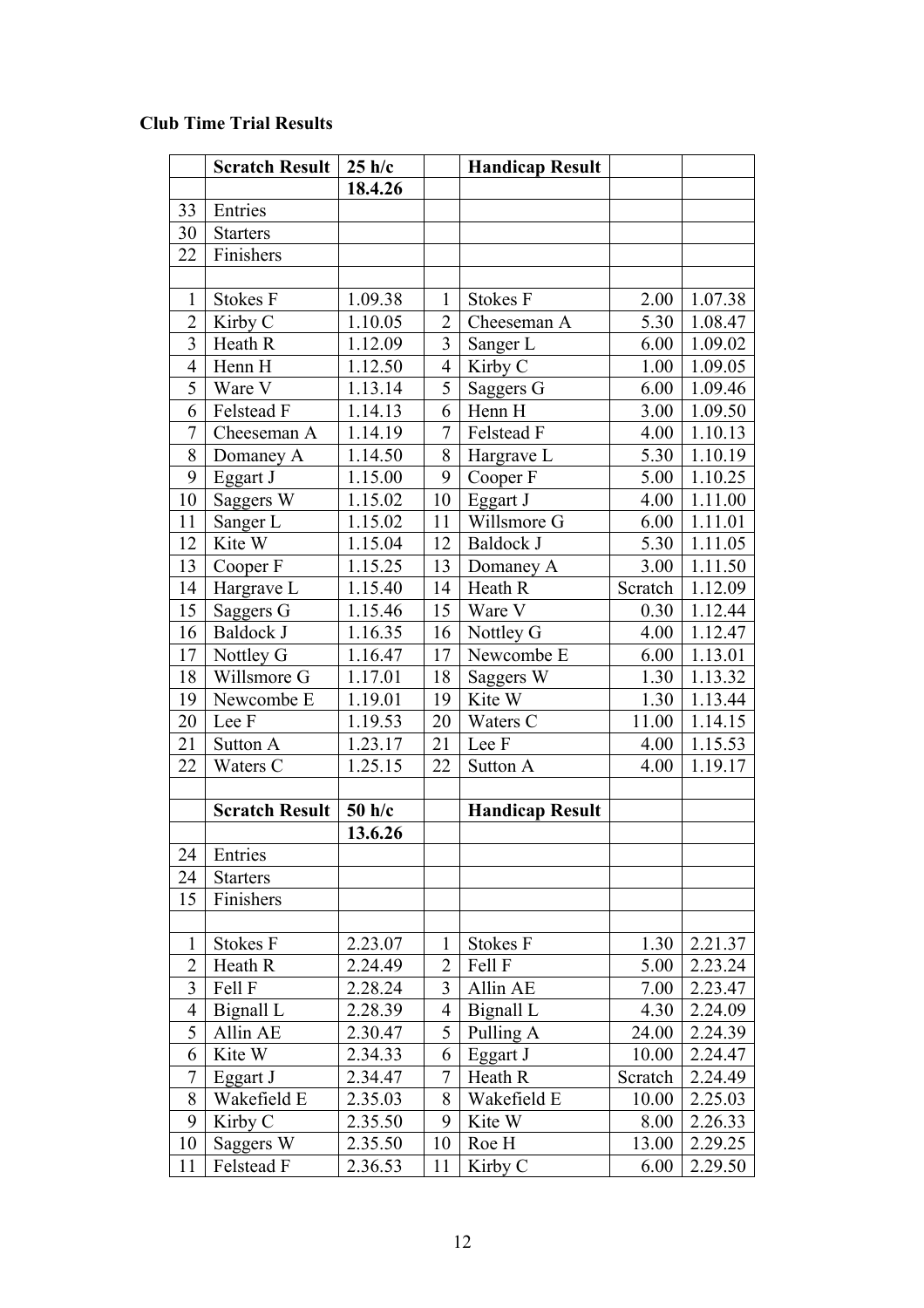| 12                               | Ongley G                   | 2.41.08             | 12                  | Felstead F                    | 7.00          | 2.29.53          |
|----------------------------------|----------------------------|---------------------|---------------------|-------------------------------|---------------|------------------|
| 13                               | Roe H                      | 2.42.25             | 13                  | Saggers W                     | 4.00          | 2.31.50          |
| 14                               | Finn A                     | 2.46.06             | 14                  | Finn A                        | 14.00         | 2.32.06          |
| 15                               | Pulling A                  | 2.48.39             | 15                  | Ongley G                      | 7.00          | 2.34.08          |
|                                  |                            |                     |                     |                               |               |                  |
|                                  | <b>Scratch Result</b>      | 100 h/c             |                     | <b>Handicap Result</b>        |               |                  |
|                                  |                            | 25.7.26             |                     | <b>Dunlop Cup</b>             |               |                  |
| 10                               | Entries                    |                     |                     |                               |               |                  |
| 7                                | <b>Starters</b>            |                     |                     |                               |               |                  |
| $\overline{5}$                   | Finishers                  |                     |                     |                               |               |                  |
|                                  |                            |                     |                     |                               |               |                  |
| 1                                | Cleeve F                   | 5.08.29             | 1                   | <b>Stokes F</b>               | 7.00          | 5.04.03          |
| $\overline{2}$                   | <b>Stokes F</b>            | 5.11.03             | $\overline{2}$      | Cleeve F                      | Scratch       | 5.08.29          |
| $\overline{3}$                   | Carter J                   | 5.21.33             | 3                   | Carter J                      | 11.00         | 5.10.33          |
| $\overline{4}$                   | Willsmore G                | 5.53.28             | $\overline{4}$      | Willsmore G                   | 30.00         | 5.23.28          |
| 5                                | Nightingale F              | 5.59.57             | 5                   | Nightingale F                 | 22.00         | 5.37.57          |
|                                  |                            |                     |                     |                               |               |                  |
|                                  | <b>Scratch Result</b>      | Vets h/c            |                     | <b>Handicap Result</b>        |               |                  |
|                                  |                            | 25.7.26             |                     |                               |               |                  |
| 6                                | Entries                    |                     |                     |                               |               |                  |
| $\overline{2}$<br>$\overline{2}$ | <b>Starters</b>            |                     |                     |                               |               |                  |
|                                  | Finishers                  |                     |                     |                               |               |                  |
| 1                                | Cooper F                   | 1.15.31             | 1                   | Gardiner F                    | 4.30          | 1.15.20          |
|                                  |                            |                     |                     |                               |               |                  |
|                                  |                            |                     |                     |                               |               |                  |
| $\overline{2}$                   | Gardiner F                 | 1.19.50             | $\overline{2}$      | Cooper F                      | Scratch       | 1.15.31          |
|                                  |                            |                     |                     |                               |               |                  |
|                                  | <b>Scratch Result</b>      | 12 hours<br>19.9.26 |                     | <b>Handicap Result</b>        |               |                  |
|                                  |                            |                     |                     |                               |               |                  |
| 13<br>13                         | Entries<br><b>Starters</b> |                     |                     |                               |               |                  |
| 7                                | Finishers                  |                     |                     |                               |               |                  |
|                                  |                            |                     |                     |                               |               |                  |
| $\mathbf{1}$                     | Heath R                    | 204.00              | 1                   | Domaney A                     | 15.00         | 206.00           |
| $\overline{2}$                   | Domaney A                  | 191.00              | $\overline{2}$      | Heath R                       | Scratch       | 204.00           |
| 3                                | Kite W                     | 183.75              | 3                   | Waters C                      | 25.00         | 191.00           |
| $\overline{4}$                   | Hargrave L                 | 170.00              | $\overline{4}$      | Walker F                      | 20.00         | 190.00           |
| 5                                | Razzell G                  | 170.00              | $\overline{5}$      | Kite W                        | 5.00          | 188.75           |
| 6                                | Walker F                   | 170.00              | 6                   | Hargrave L                    | 16.00         | 186.00           |
| $\overline{7}$                   | Waters C                   | 166.00              | $\overline{7}$      | Razzell G                     | 5.00          | 175.00           |
|                                  |                            |                     |                     |                               |               |                  |
|                                  | <b>Scratch Result</b>      |                     |                     | <b>Handicap Result</b>        |               |                  |
|                                  |                            |                     |                     | <b>Mayne Cup</b>              |               |                  |
| 13                               | Entries                    |                     |                     |                               |               |                  |
| 13                               | <b>Starters</b>            |                     |                     |                               |               |                  |
| 12                               | Finishers                  |                     |                     |                               |               |                  |
|                                  |                            |                     |                     |                               |               |                  |
| $\mathbf{1}$<br>$\overline{2}$   | Southall F<br>Kirby C      | 1.05.53<br>1.08.15  | 1<br>$\overline{2}$ | <b>Baldock J</b><br>Nottley G | 12.30<br>8.30 | 59.00<br>1.01.45 |